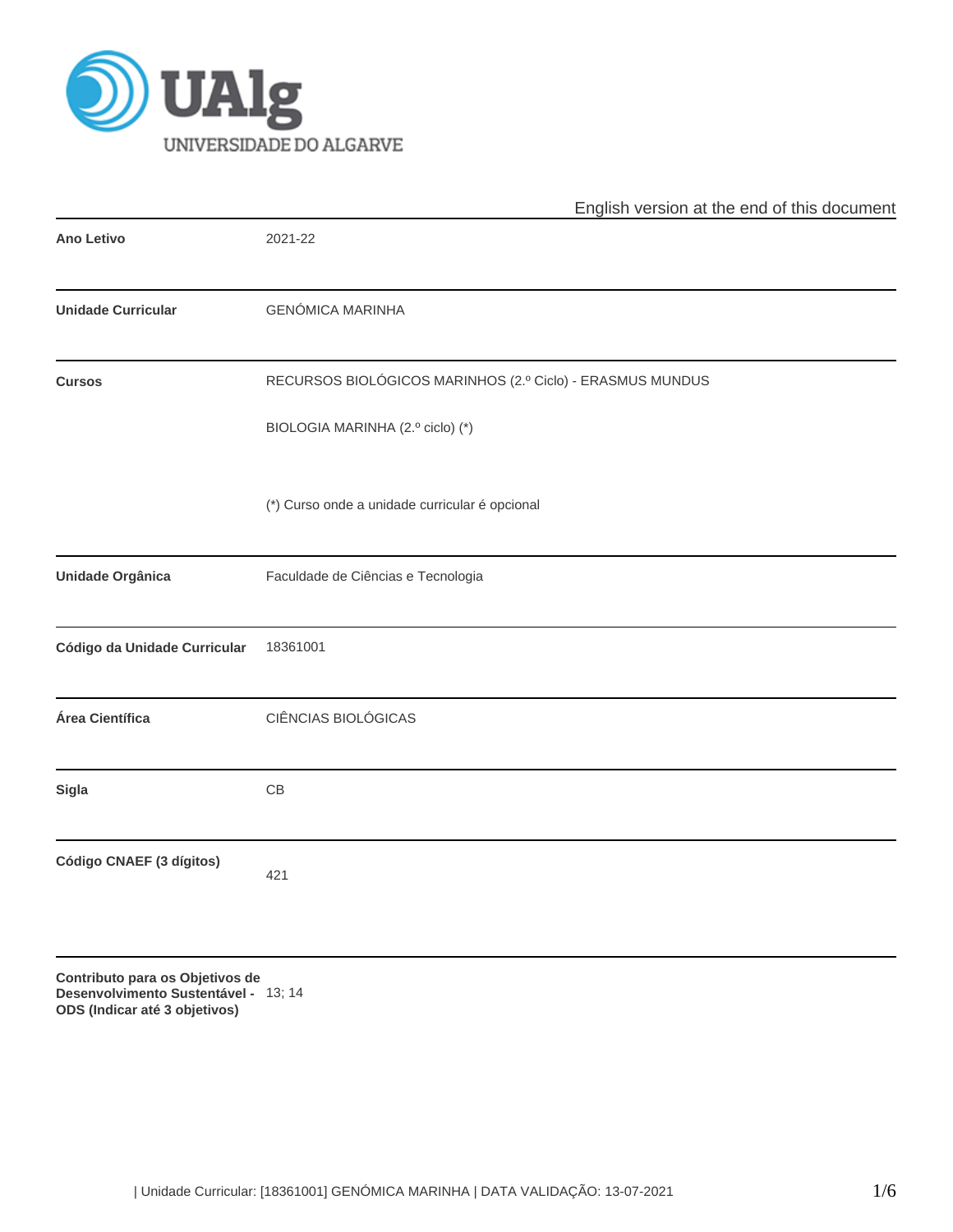

**Línguas de Aprendizagem**

Inglese/English

### **Modalidade**

de ensino<sup>7</sup> A base teórica da disciplina é ensinada em sala de aula; a presença de estudantes é obrigatória

**Docente Responsável** Deborah Mary Power

| <b>I DOCENTE</b>                | <b>TIPO DE AULA</b> | <b>TURMAS</b>               | <b>TOTAL HORAS DE CONTACTO (*)</b> |  |  |
|---------------------------------|---------------------|-----------------------------|------------------------------------|--|--|
| Deborah Mary Power              |                     | T1: T2                      |                                    |  |  |
| JOÃO CARLOS DOS REIS CARDOSO    | T:TP                | T1: T2: TP1: TP2            | 8T: 6TP                            |  |  |
| Gareth Anthony Pearson          | S: T: TP            | T1; T2; TP1; TP2; :S1;; :S2 | 6T: 7TP: 2S                        |  |  |
| Patrícia Isabel Silvestre Pinto | S: T: TP            | T1: T2: TP1: TP2: :S1:: :S2 | 8T: 7TP: 2S                        |  |  |

\* Para turmas lecionadas conjuntamente, apenas é contabilizada a carga horária de uma delas.

| ANO | <b>PERIODO DE FUNCIONAMENTO*</b> | <b>HORAS DE CONTACTO</b> | <b>HORAS TOTAIS DE TRABALHO</b> | <b>ECTS</b> |
|-----|----------------------------------|--------------------------|---------------------------------|-------------|
|     |                                  | 12T; 10TP; 2S            | -84                             |             |

\* A-Anual;S-Semestral;Q-Quadrimestral;T-Trimestral

#### **Precedências**

Sem precedências

**Conhecimentos Prévios recomendados**

 Ciência Biológicas Disciplinas: Nenhum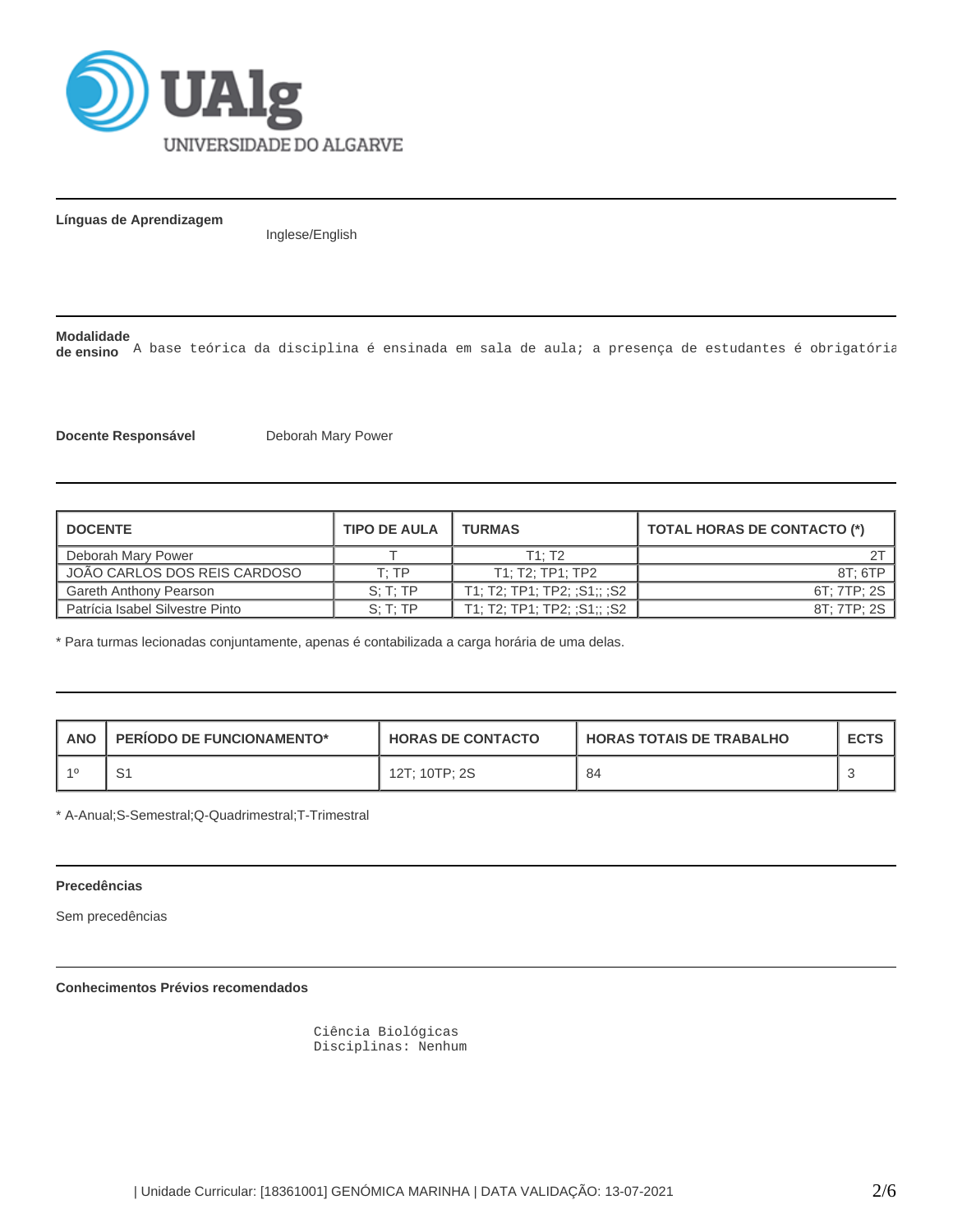

## **Objetivos de aprendizagem (conhecimentos, aptidões e competências)**

O aluno compreenderá os processos ecológicos e evolutivos que atuam no nível genômico em organismos marinhos. O aluno compreenderá os princípios subjacentes das técnicas moleculares comumente usadas, com grande enfase na aplicação de feramentas de bioinformatica. O aluno será capaz de fazer uma escolha ponderada sobre as técnicas moleculares mais apropriadas para abordar questões ecológicas, evolutivas ou da biotecnologia azul. O aluno irá adquirir o conhecimento para analisar e interpretar corretamente conjuntos de dados moleculares do indivíduo para o nível da comunidade.

## **Conteúdos programáticos**

| O curso é dividido em 3 módulos que descrevem o uso de abordagens genômio |
|---------------------------------------------------------------------------|
| a) Genômica marinha e aplicação de dados de organismos marinhos (EST, Gel |
| b) Expressão gênica e transcriptomas (+ projeto transcriptoma virtual) e  |
| c) A aplicação do sequenciacao de DNA no estudo de comunidades microbiana |

# **Metodologias de ensino (avaliação incluída)**

O programa teórico será ensinado usando diversas ferramentas modernas. Os alunos serão incentivados a at:

#### **Bibliografia principal**

Bourlat S.J. [ed.]. Marine Genomics, Methods and protocols. Methods in Molecular Biology Series. Springer Protocols.

Bibliografia disponivel no Web of Science (remomendado para cada docente dos 4 modulos).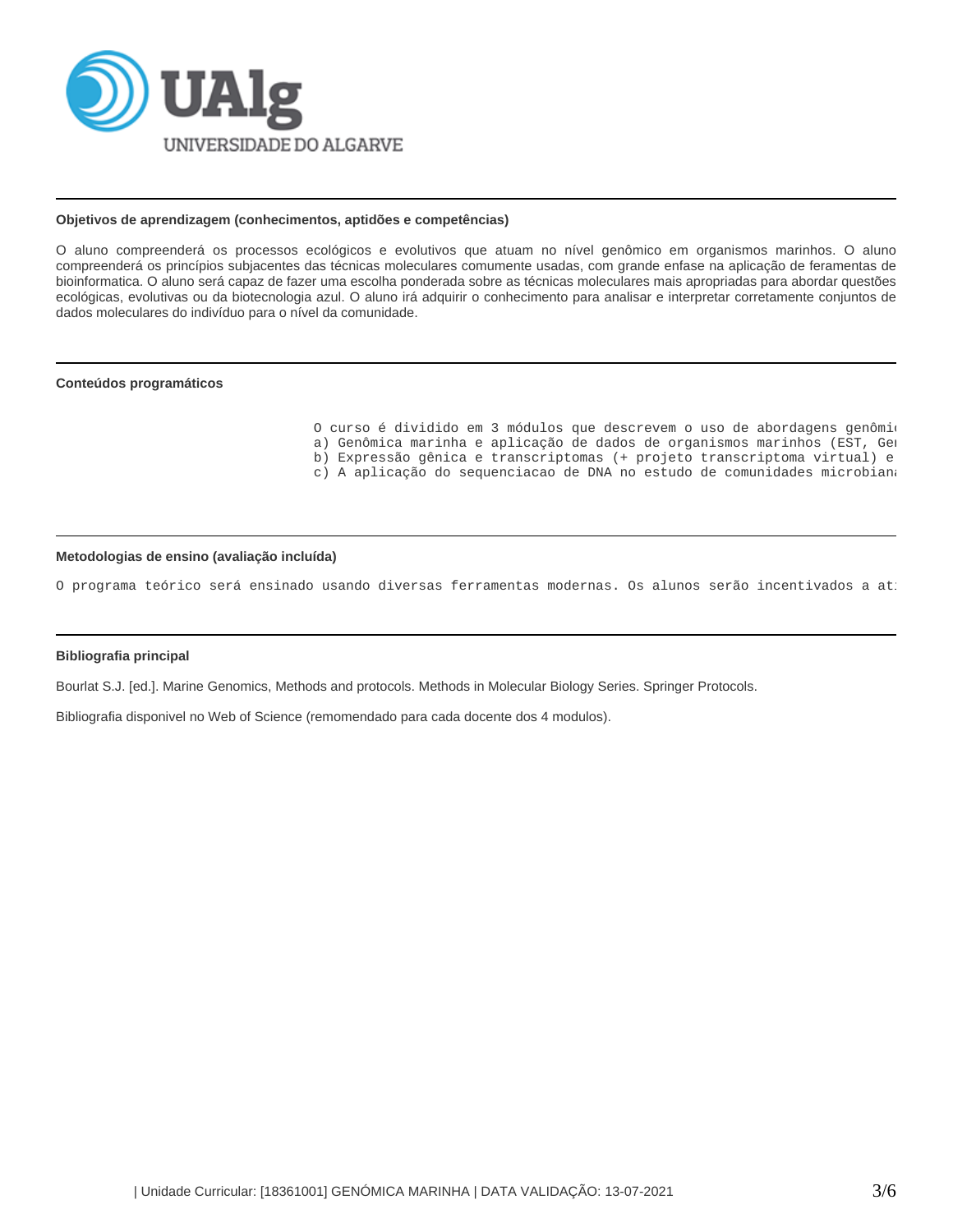

| <b>Academic Year</b>                                                                                   | 2021-22                                                                                                                                                      |  |  |  |  |  |
|--------------------------------------------------------------------------------------------------------|--------------------------------------------------------------------------------------------------------------------------------------------------------------|--|--|--|--|--|
| <b>Course unit</b>                                                                                     | <b>MARINE GENOMICS</b>                                                                                                                                       |  |  |  |  |  |
| <b>Courses</b>                                                                                         | MARINE BIOLOGICAL RESOURCES (2nd Cycle) - ERASMUS MUNDUS<br>Common Branch<br>MARINE BIOLOGY (*)<br>Common Branch<br>(*) Optional course unit for this course |  |  |  |  |  |
| <b>Faculty / School</b>                                                                                | FACULTY OF SCIENCES AND TECHNOLOGY                                                                                                                           |  |  |  |  |  |
| <b>Main Scientific Area</b>                                                                            |                                                                                                                                                              |  |  |  |  |  |
| Acronym                                                                                                | BC GB                                                                                                                                                        |  |  |  |  |  |
| <b>CNAEF code (3 digits)</b>                                                                           | 421                                                                                                                                                          |  |  |  |  |  |
| <b>Contribution to Sustainable</b><br><b>Development Goals - SGD</b><br>(Designate up to 3 objectives) | 13; 14                                                                                                                                                       |  |  |  |  |  |
| <b>Language of instruction</b>                                                                         | English                                                                                                                                                      |  |  |  |  |  |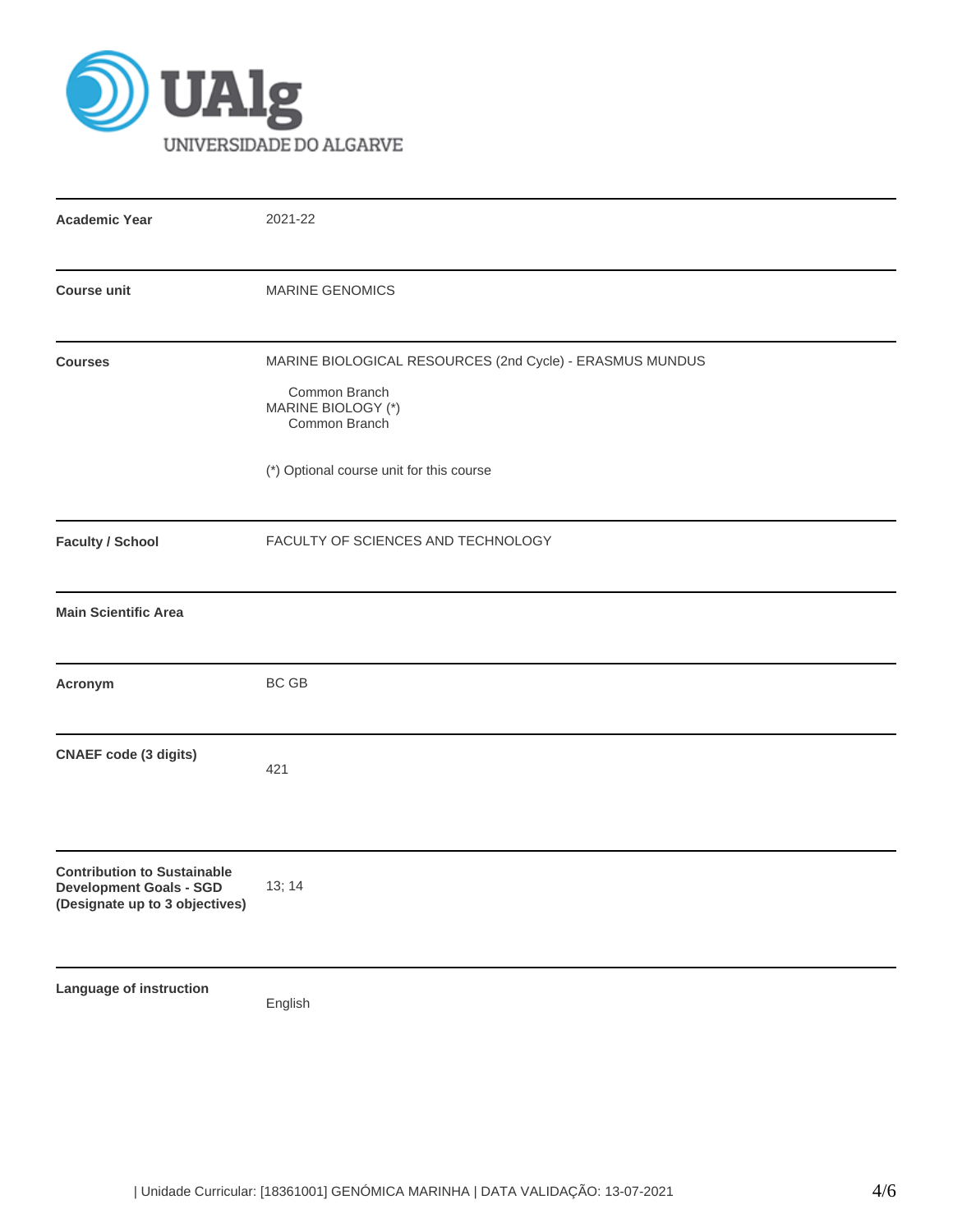

**Teaching/Learning modality**

Blended learning (eg. part of the discipline is taught formally in a classroom setting, part is self-taught through guided Problem Based Learning).

**Coordinating teacher** Deborah Mary Power

| <b>Teaching staff</b>           | Type                            | <b>Classes</b>              | Hours $(*)$ |
|---------------------------------|---------------------------------|-----------------------------|-------------|
| Deborah Mary Power              |                                 | $T1 \cdot T2$               |             |
| JOÃO CARLOS DOS REIS CARDOSO    | $\mathsf{T} \colon \mathsf{TP}$ | T1: T2: TP1: TP2            | 8T: 6TP     |
| Gareth Anthony Pearson          | S: T: TP                        | T1; T2; TP1; TP2; ;S1;; ;S2 | 6T: 7TP: 2S |
| Patrícia Isabel Silvestre Pinto | S: T: TP                        | T1: T2: TP1: TP2: :S1:: :S2 | 8T: 7TP: 2S |

\* For classes taught jointly, it is only accounted the workload of one.

| <b>Contact</b> | <b>TD</b> |   | $\sim$ |  |     | ⊺ota⊾                                                                                                                                                                                                                           |
|----------------|-----------|---|--------|--|-----|---------------------------------------------------------------------------------------------------------------------------------------------------------------------------------------------------------------------------------|
|                | -111      | ı |        |  | IІC | 84                                                                                                                                                                                                                              |
|                |           |   |        |  |     | $T$ . The contrast $TD$ . The contrast contrast of $D$ is $D$ and $D$ and the contrast $T$ $D$ . The HMA and $D$ $D$ $D$ and $D$ $T$ is $D$ $T$ is $D$ $T$ is $D$ $T$ is $D$ $T$ is $D$ $T$ is $D$ $T$ is $D$ $T$ is $D$ is $D$ |

T - Theoretical; TP - Theoretical and practical ; PL - Practical and laboratorial; TC - Field Work; S - Seminar; E - Training; OT - Tutorial; O - Other

# **Pre-requisites**

no pre-requisites

# **Prior knowledge and skills**

Biosciences

Specific Disciplines: None